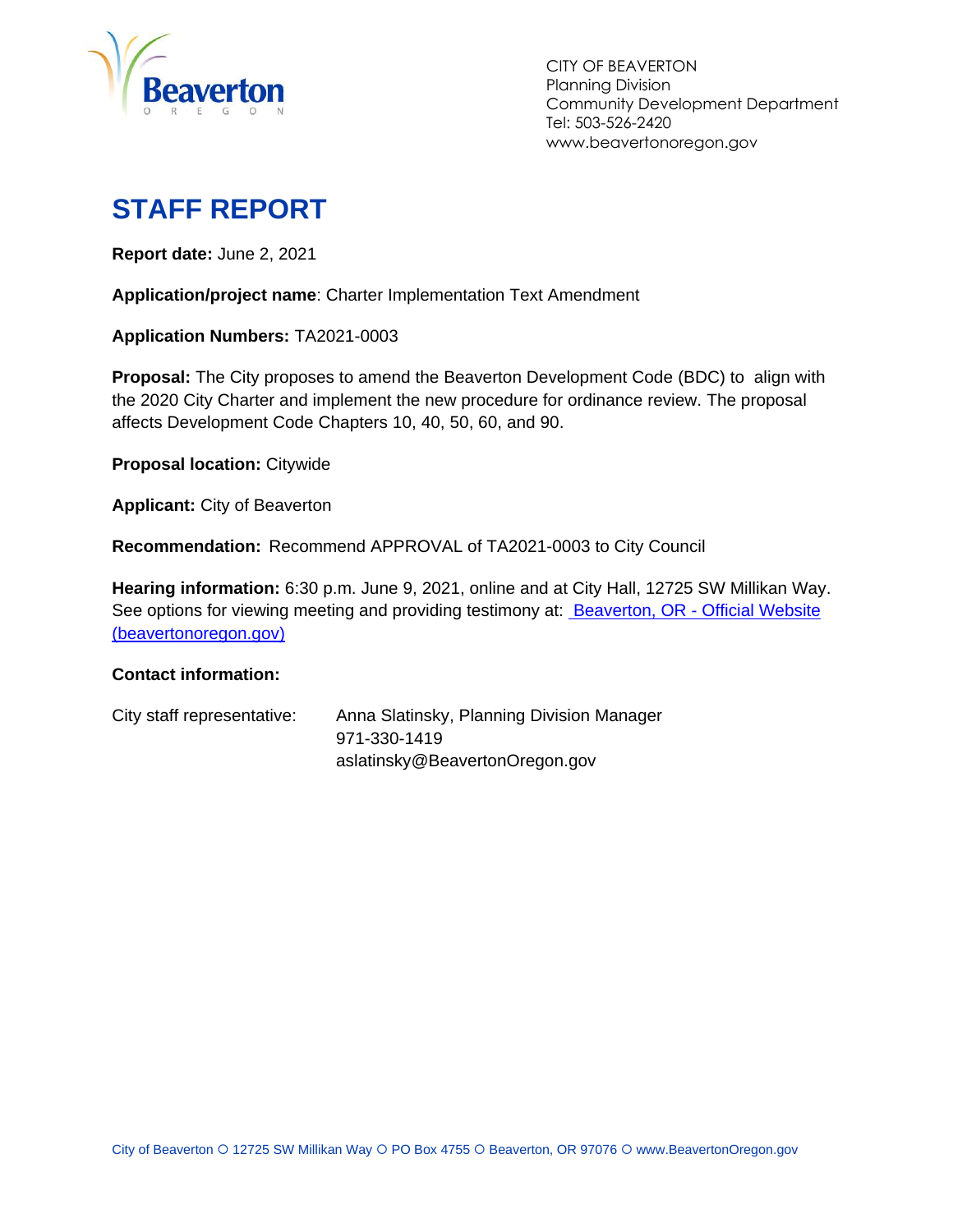## **Table of Contents**

#### **Exhibits**

#### **Exhibit 1. Materials submitted by Staff**

Exhibit 1.1 Text Amendment Background and Summary (page 4 of this document)

Exhibit 1.2 Analysis Table of Proposed Amendments to the Development Code

Exhibit 1.3 Proposed Development Code Text

Exhibit 1.4 Text Amendment Application

#### **Exhibit 2. Public Comments**

None Received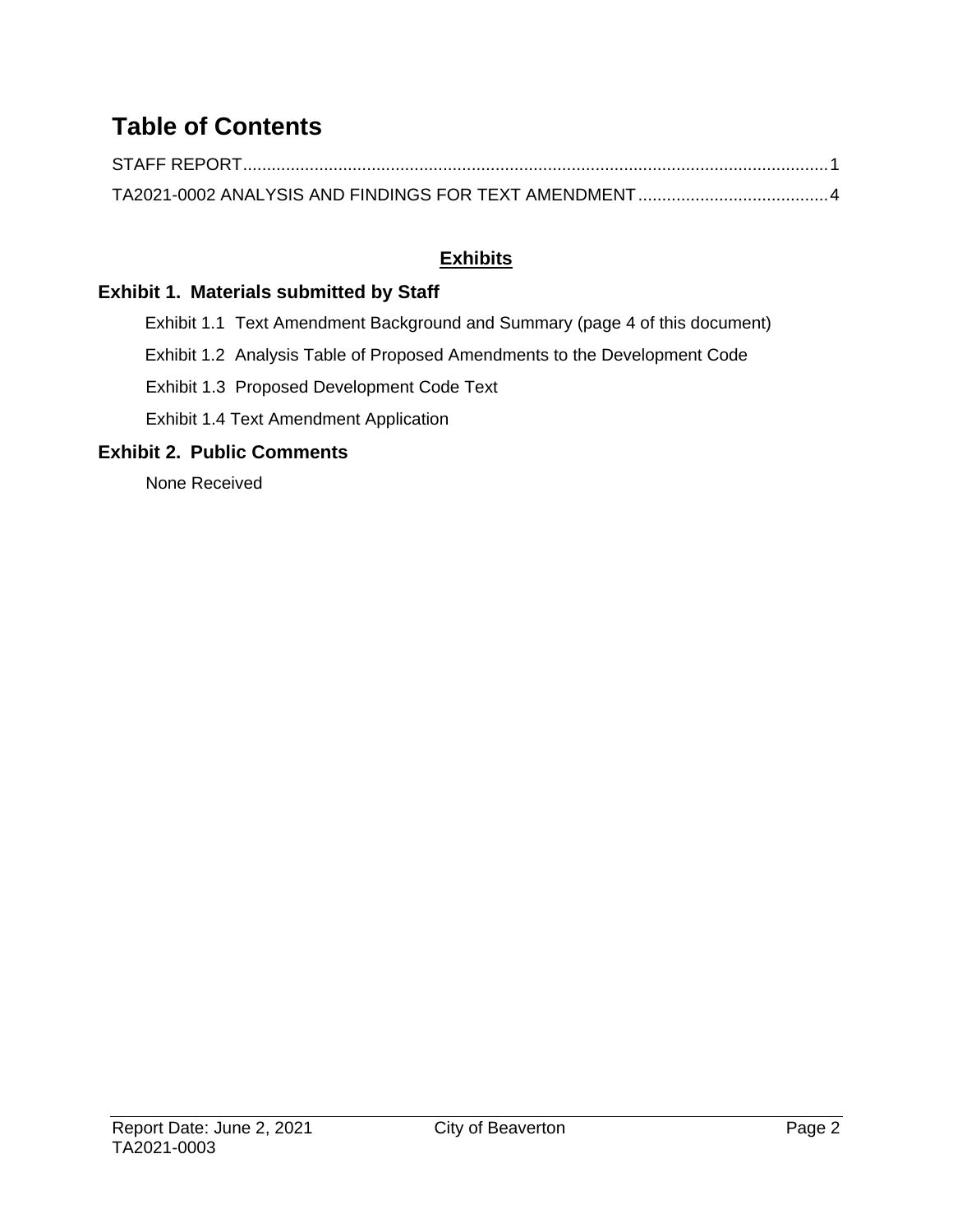## **Exhibit 1.1 Text Amendment Background and Summary**

In May 2020 Beaverton voters approved a new City Charter, which took effect in January 2021. Three aspects of the new Charter require changes to the Beaverton Development Code (BDC): the creation and definition of the City Manager role, updating the role of the Mayor, and implementing the requirement that the City Council conduct a Public Hearing for any proposed ordinance.

In addition to BDC changes directly implementing the new Charter, the proposed text amendment includes additional clarification of the procedures in the BDC for Type 4 Land Use Applications that will be considered by City Council as ordinances and miscellaneous minor amendments for clarity and consistency. A Type 4 procedure typically involves the legislative adoption, implementation or amendment of a policy or law by ordinance. This includes amendments to the text of the zoning ordinance, zoning map, or comprehensive plan. All Type 4 Land Use Applications are considered legislative decisions for which Planning Commission makes a recommendation to the City Council and City Council is the decision-making body. The current process also provides for the Planning Commission recommendation to be appealed to City Council. Allowing for appeal of the Planning Commission recommendation, rather than just Council's final decision is awkward and redundant, since it requires City Council to consider both the Planning Commission recommendation and an appeal of that recommendation. Therefore, this proposal includes removing appeal of a Planning Commission recommendation from the procedures for Type 4 Land Use Applications. The final decisions made by City Council will remain eligible for appeal to the State Land Use Board of Appeals, as they are under the current code.

A section-by section discussion of the proposed text amendment can be found in Exhibit 1.2, while the proposed text can be found in full in Exhibit 1.3.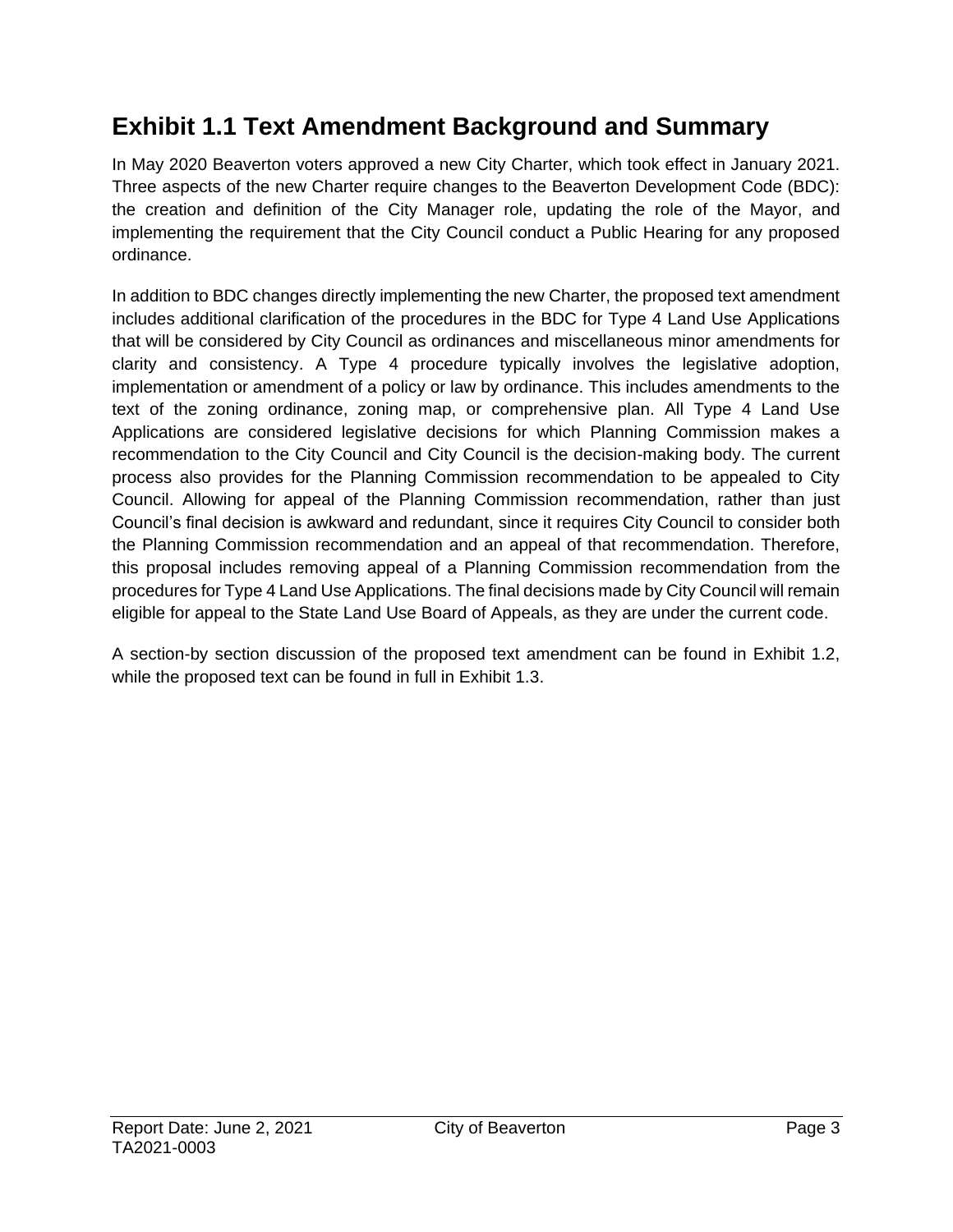# <span id="page-3-0"></span>**TA2021-0001 ANALYSIS AND FINDINGS FOR TEXT AMENDMENT**

**Recommendation:** Based on the facts and findings presented below, staff recommends the Planning Commission review the proposal, take public testimony, deliberate on the proposal, and make a recommendation to City Council.

# Section 40.85.05 Purpose

The purpose of a Text Amendment application is to provide a mechanism for legislative amendments to the Development Code. It is recognized that such amendments may be necessary from time to time to reflect changing community conditions, needs, and desires, to fulfill regional obligations, and to address changes in the law. This Section is carried out by the approval criteria listed herein.

# Section 40.85.15.1.C Approval Criteria:

Section 40.85.15.1.C of the Code specifies that in order to approve a Text Amendment application, the decision-making authority shall make findings of fact that all the criteria specified in Section 40.85.15.1.C.1-7 are satisfied. The following findings apply to the City's proposed amendment to the BDC to implement the 2020 Beaverton Charter and update the procedures for review of Type 4 applications:

## **Section 40.85.15.1.C.1**

*The proposal satisfies the threshold requirements for a Text Amendment application*.

### FINDING:

Section 40.85.15.1.A specifies that an application for a text amendment shall be required when there is proposed any change to the BDC, excluding changes to the zoning map. Land Use application TA2021-0002 proposes to amend the Development Code to implement the 2020 Beaverton Charter and update the procedures for review of Type 4 applications.

**Conclusion:** Therefore, staff finds the amendment meets the criterion for approval.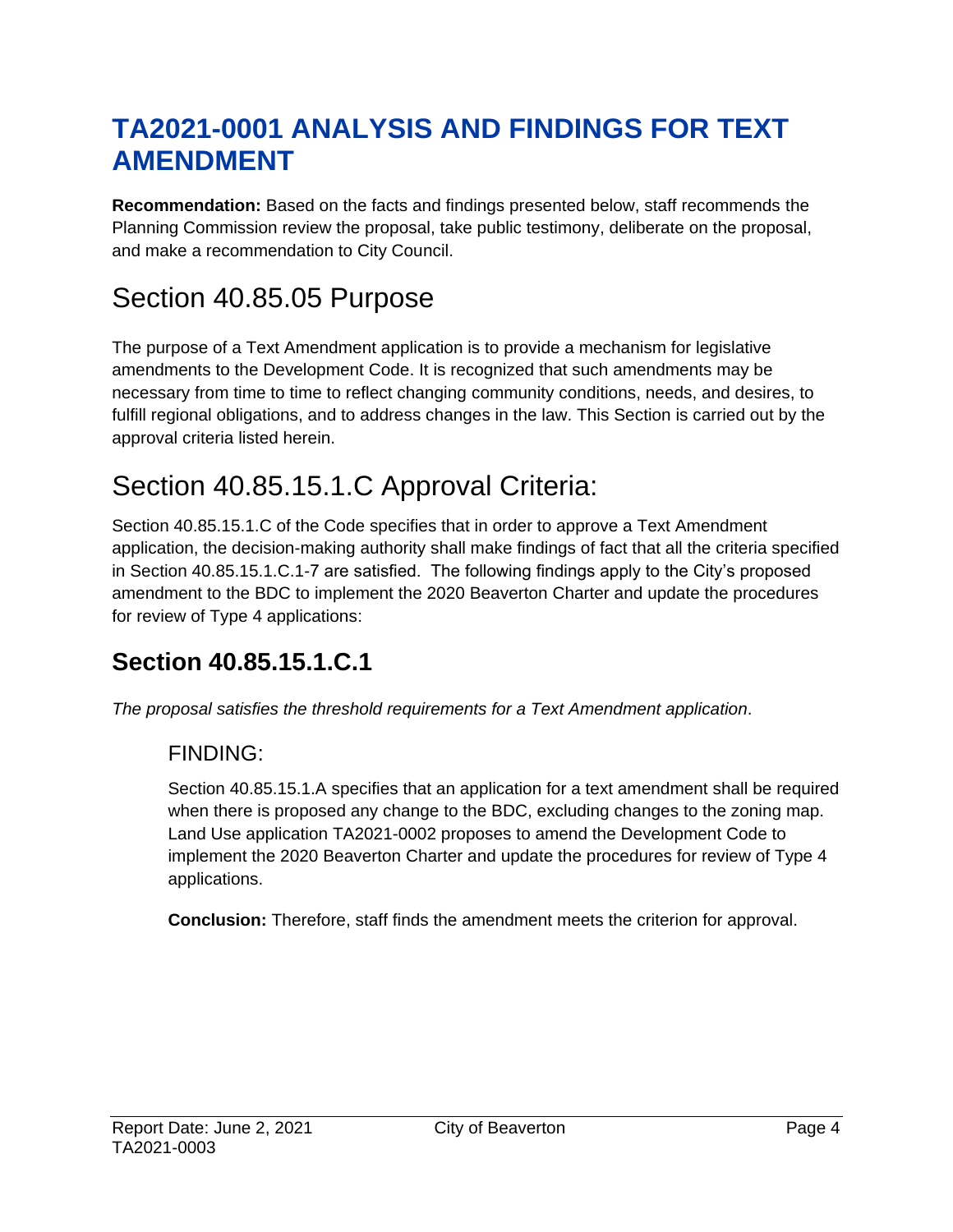## **Section 40.85.15.1.C.2**

*All City application fees related to the application under consideration by the decision-making authority have been submitted.*

### FINDING:

Policy Number 470.001 of the City's Administrative Policies and Procedures manual states that fees for a City initiated application are not required where the application fee would be paid from the City's General Fund. The Planning Division, which is a General Fund program, initiated the application. Therefore, the payment of an application fee is not required.

**Conclusion:** Therefore, staff finds the criterion is not applicable to the amendment.

## **Section 40.85.15.1.C.3**

*The proposed text amendment is consistent with the provisions of the Metro Urban Growth Management Functional Plan*.

### FINDING:

Metro's Urban Growth Management Functional Plan (UGMFP) is the document that defines how local governments are to implement the Metro Regional Goals and Objectives. The UGMFP is made of 11 titles. The applicable titles are addressed below:

#### Title 1: Housing Capacity

This title addresses how cities and counties maintain or increase housing capacity. The proposed amendment updates is primarily procedural and does not affect housing capacity. The amendment does not affect housing capacity and will not impact compliance with this title.

#### Title 3: Water Quality and Flood Management

This title addresses water uses and resources within water quality and flood management areas. The proposed amendment does not affect water quality and flood management.

#### Title 7: Housing Choice

This title addresses establishment of affordable housing and methods to encourage affordable housing. The proposed amendment is primarily procedural does not impact housing affordability.

#### Title 8: Compliance Procedures

Title 8 establishes a process for determining whether city or county comprehensive plans and land use regulations substantially comply with requirements of the Functional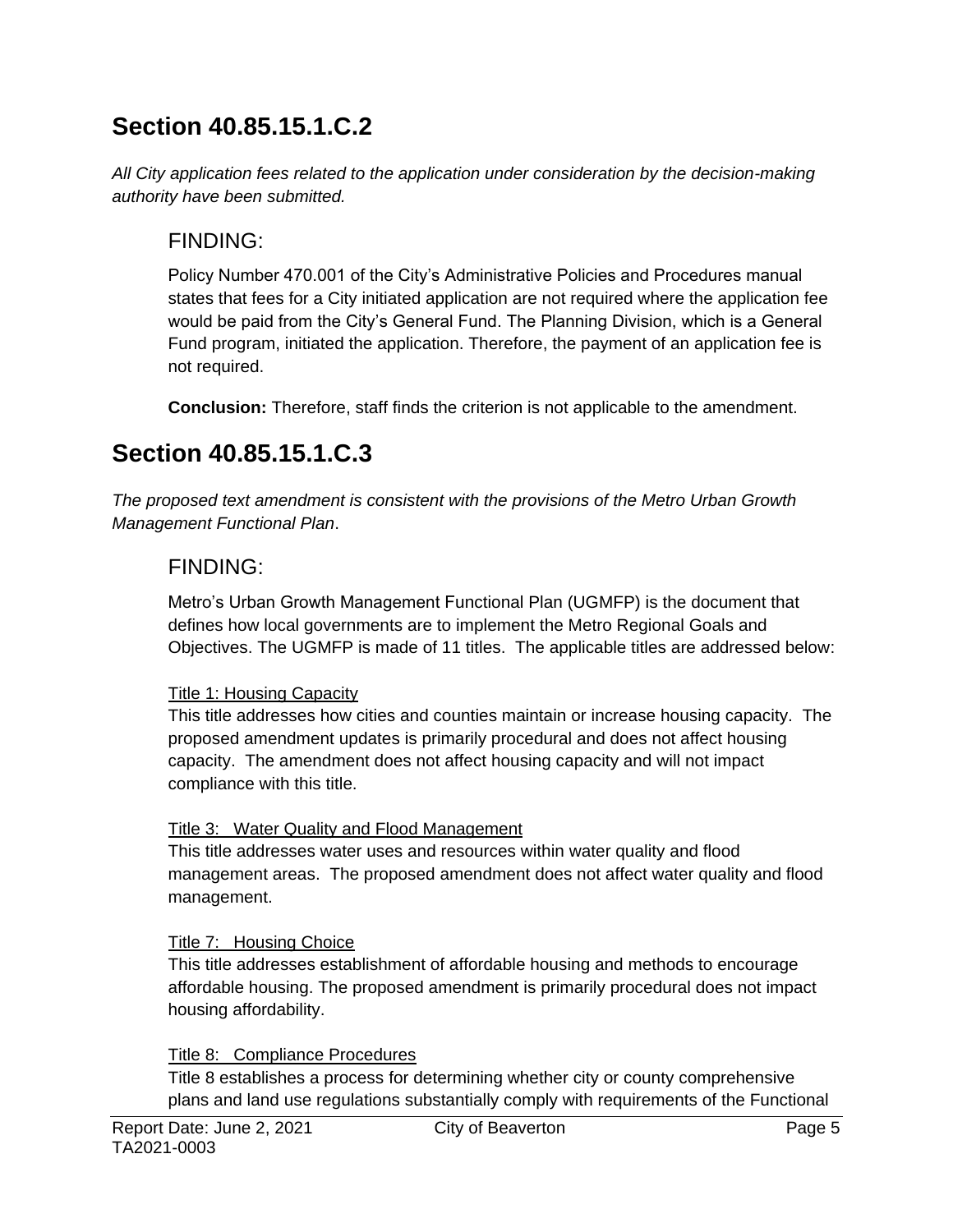Plan and requires cities to submit proposed comprehensive plan amendments to Metro for their review. Metro requires the city to submit the proposed amendment to Metro at least 35 days before the first evidentiary hearing, which is the Planning Commission hearing. The city provided the notice on May 5, 2021, more than 35 days before the Planning Commission hearing. The city has not received any comments from Metro. The proposed amendment complies with this title.

#### Title 12: Protection of Residential Neighborhoods

This title protects existing neighborhoods and ensures adequate level of public services are provided. The amendment does not affect the protection of residential or provision of public services and will not impact compliance with this title.

#### Title 13: Nature in Neighborhoods

This title addresses conservation of streamside corridor systems. The proposed amendment is primarily procedural and does not affect protection of stream corridors and will not impact compliance with this title.

The City is required to bring its land use regulations into conformance with the UGMFP. The Code has been amended to incorporate several policies of the UGMFP. The proposed amendment to the Code procedural in nature and not in conflict with the UGMFP. Therefore, the proposed text amendment is consistent with the applicable provisions of the UGMFP.

**Conclusion:** Staff finds that the proposed text amendment is consistent with the applicable provisions of the UGMFP. Therefore, staff finds the amendment meets the criterion for approval.

# **Section 40.85.15.1.C.4**

*The proposed text amendment is consistent with the City's Comprehensive Plan*.

### FINDING:

Beaverton's Comprehensive Plan provides policy direction on matters related to future growth and physical development of the city including land use, economy, transportation, housing, natural resources, and other relevant topics. Oregon state law requires all cities and counties to prepare and adopt comprehensive plans that are consistent with Statewide Planning Goals. The applicable chapters of the Comprehensive Plan are addressed below.

#### Chapter 2: Community Involvement Element

Goal 1: The Planning Commission, City Council, and other decision making bodies shall *use their best efforts to involve the community in the planning process.*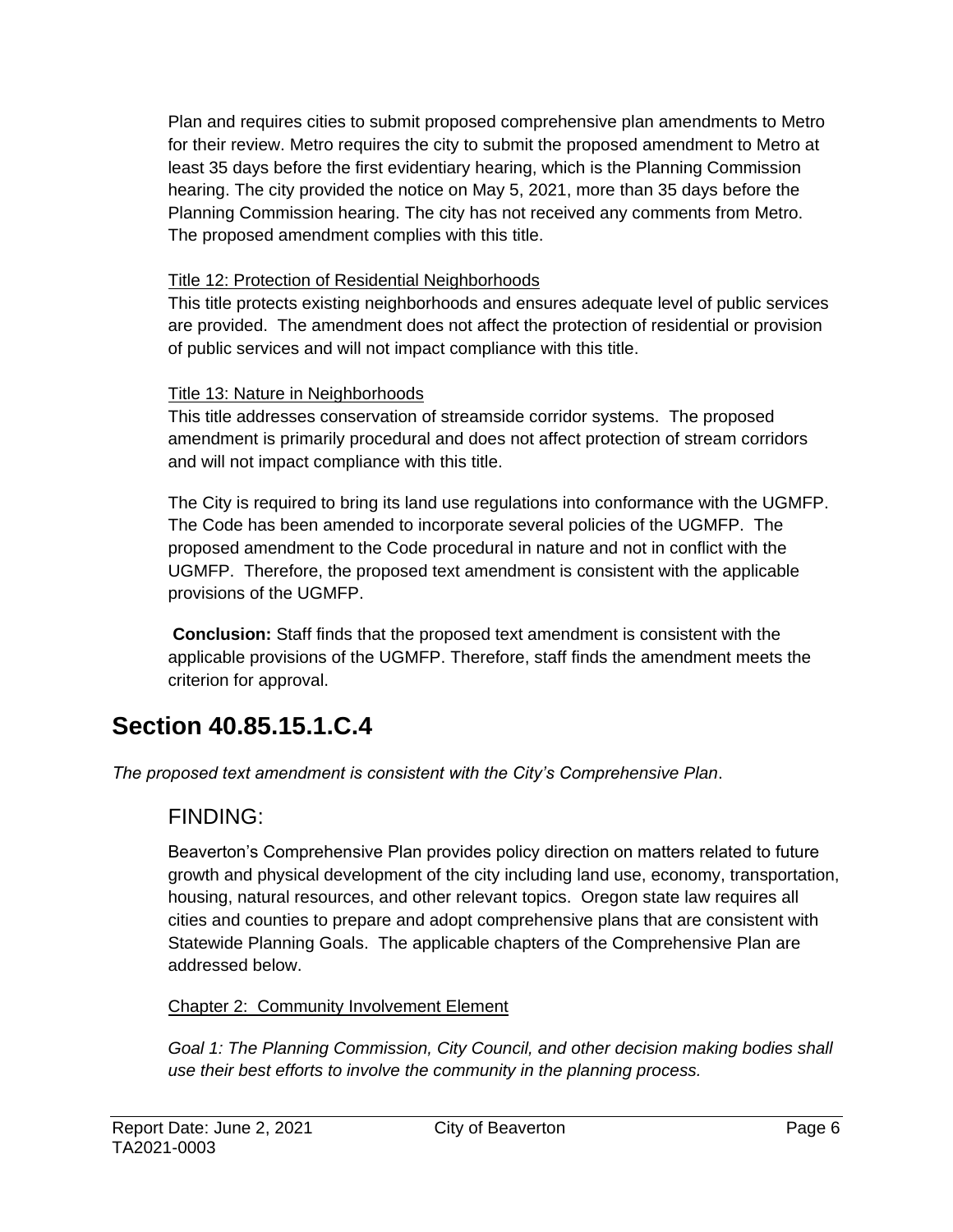Following the procedures outlined in the Development Code, notice of the proposed text amendment was sent to all NAC chairs, the Chair of the BCCI, Washington County's Department of Land Use and Transportation, and the Department of Land Conservation and Development. Copies of the hearing notice were posted at City Hall and the City Library, and published in the newspaper, consistent with Type 4 noticing requirements. A notice was also posted on the city's website.

#### Chapter 3: Land Use

*Goal 3.1.1. Encourage development and land use patterns that support a variety of transportation options*

Goal 3.1.1 concerns land use patterns that influence transportation options and choices. The text amendment is primarily procedural in nature and does not affect how the goals and policies of the Comprehensive Plan are implemented with land use designations.

#### *Goal 3.2.1 Provide for thoughtful and strategic infill and redevelopment*

Goal 3.2.1. addresses policies for infill and redevelopment. The text amendment primarily procedural in nature. It does not affect standards for infill or redevelopment.

#### *Goal 3.3.1 Promote sustainable development, resilience, and resource protection*

Goal 3.3.1 sets policies for development that mitigates and adapts to climate change impacts, reduces energy and resource consumption in buildings, reduces the energy and fossil fuel consumption associated with transportation, connects people to the environment, protects people, anticipates natural events and disasters, and improves the community's ability to prepare for, adapt to, and recover from potential shocks and stresses. The text amendment primarily procedural in nature. The text amendment does not change any development standards or resource standards.

*Goal 3.4.1 Provide effective and inclusive planning and development review services*

*Policies:*

*a) Ensure that development regulations are consistent with and implement the Comprehensive Plan.*

*b) Ensure that land use planning, notification, and public involvement procedures and processes are inclusive and provide meaningful opportunities for engagement by all community members.*

*c) Expand outreach to under-represented populations and increase participation in community activities by posting event and service notices in multiple venues and providing information in multiple languages, consistent with the city's language access practices.*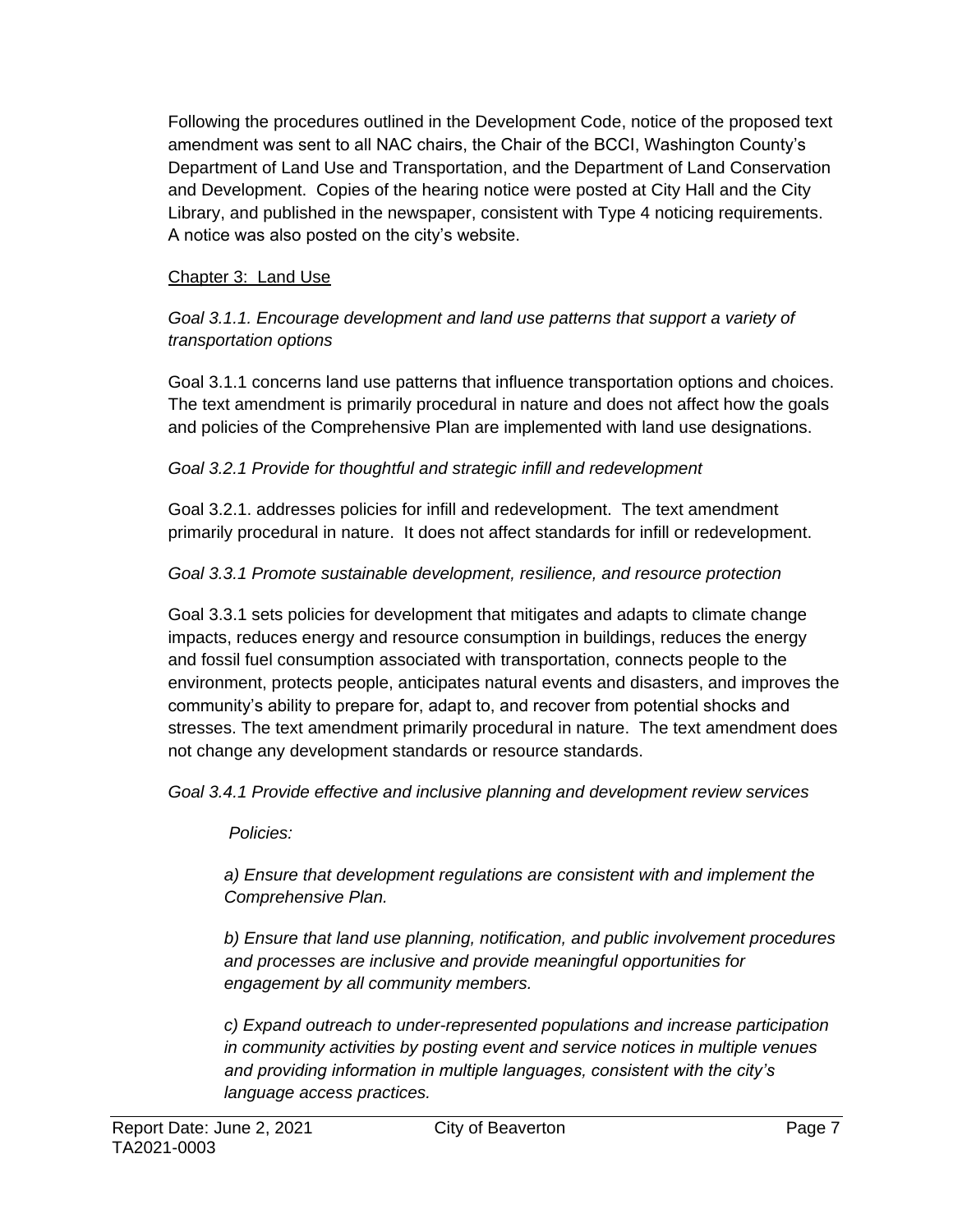*d) Apply zoning districts consistent with Comprehensive Plan policies; applicable Community Plans; adopted Comprehensive Plan designations, as identified in the Comprehensive Plan and zoning district matrix, below; and the following policies.*

*e) Where a land use approval requires demonstration of consistency with the policies of the Comprehensive Plan, the policies of the adopted Comprehensive Plan designation shall apply, regardless of whether the zone is listed as an implementing zone for the applicable Comprehensive Plan designation.*

These findings demonstrate how the text amendment is consistent with the Comprehensive Plan goals and policies, including transparency in decision-making on legislative land use matters by increasing the clarity of the code and ensuring that a public hearing is held prior to the adoption of zoning text amendments and zoning map amendments. This makes opportunities to become involved in the land use process more consistent and effective.

*Goal 3.4.2 Coordinate with Washington County on planning for the Urban Planning Area*

The text amendment is process oriented and does not impact any plans or coordination for the Urban Planning Area.

*Goal 3.5.1 Recognize unique needs of different parts of the city through Community Plans*

The text amendment is primarily procedural in nature and does not change any Community Plans.

*Goal 3.6.1 Support pedestrian-oriented mixed use areas*

*Goal 3.6.2 Downtown Regional Center: Create and strengthen a vibrant downtown and central area for Beaverton*

*Goal 3.6.3 Town Centers: Provide for a compact, integrated mix of uses that creates a complete community and supports walking and biking*

*Goal 3.6.4 Station Communities: Encourage development and redevelopment around*  light rail stations that leverages proximity to light rail as an amenity for urban *living/working and supports a variety of transportation modes*

*Goal 3.6.5 Mixed Use Corridor: Promote a mix of residential and commercial uses that complement and serve adjacent neighborhoods in a pedestrian-friendly environment*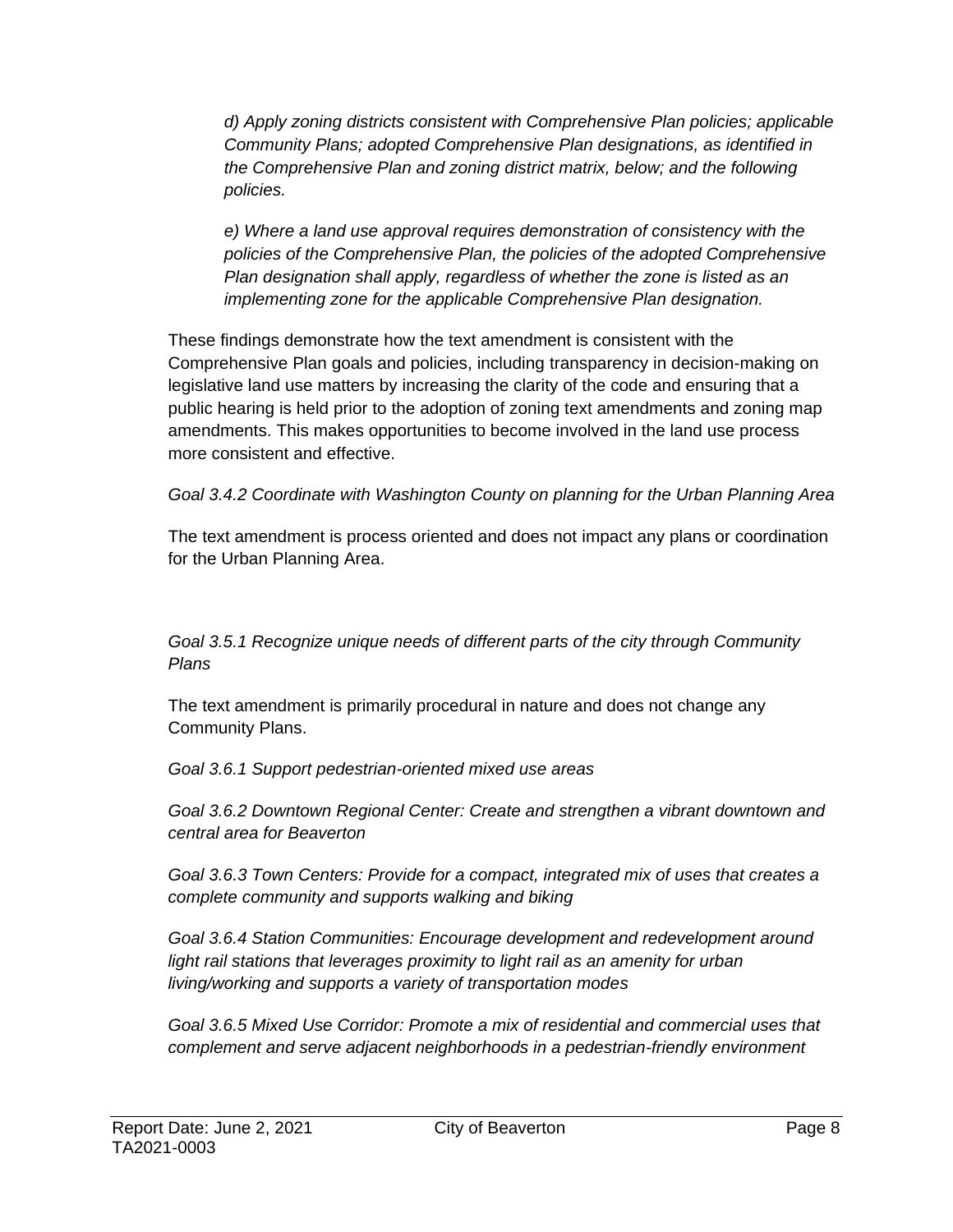Goals 3.6.1 through 3.6.5 provide goals and policies for mixed use areas. The text amendment applies city-wide and does not change the comprehensive plan designations or regulations affecting any currently designated mixed use lands.

*Goal 3.7.1 Enhanced Commercial Centers and Corridors*

*Goal 3.7.2 Regional Commercial: Provide suitable locations for commercial uses that serve the broader region and require large sites, significant access and visibility*

*Goal 3.7. 3 Community Commercial: Provide for commercial services that serve the surrounding community, with limited auto-oriented uses*

*Goal 3.7.4 Neighborhood Center: Provide opportunities for small-scale commercial development that serves adjacent neighborhoods*

Goals 3.7.1 through 3.7.4 provide goals and policies for commercial centers and corridors. The text amendment applies city-wide and does not change the comprehensive plan designations or regulations affecting any currently designated commercial use lands.

*Goal 3.8.1 Complete and livable Neighborhoods*

*Goal 3.8.2 Low and Standard Density Neighborhoods: Provide residential neighborhoods that emphasize detached housing and integrate parks, schools, and other community institutions*

*Goal 3.8.3 Medium and High Density Neighborhoods: Provide for a variety of housing types and higher residential densities in areas with more amenities and transit service*

Goals 3.8.1 through 3.8.3 provide goals and policies for neighborhoods, which generally prioritize residential uses and compatible non-residential uses. The text amendment applies city-wide and does not change the comprehensive plan designations or regulations affecting any currently designated neighborhood use lands.

*Goal 3.9.1 Successful employment lands*

*Goal 3.9.2 Employment Areas: Provide desirable locations for mix of office and flexible employment space and complementary uses*

*Goal 3.9.3 Industrial Areas: Accommodate industrial and manufacturing uses that may conflict with housing and uses that draw the general public*

Goals 3.9.1 through 3.9.3 provide goals and policies for employment and industrial areas. The text amendment applies city-wide and does not change the comprehensive plan designations or regulations affecting any currently designated employment or industrial use lands.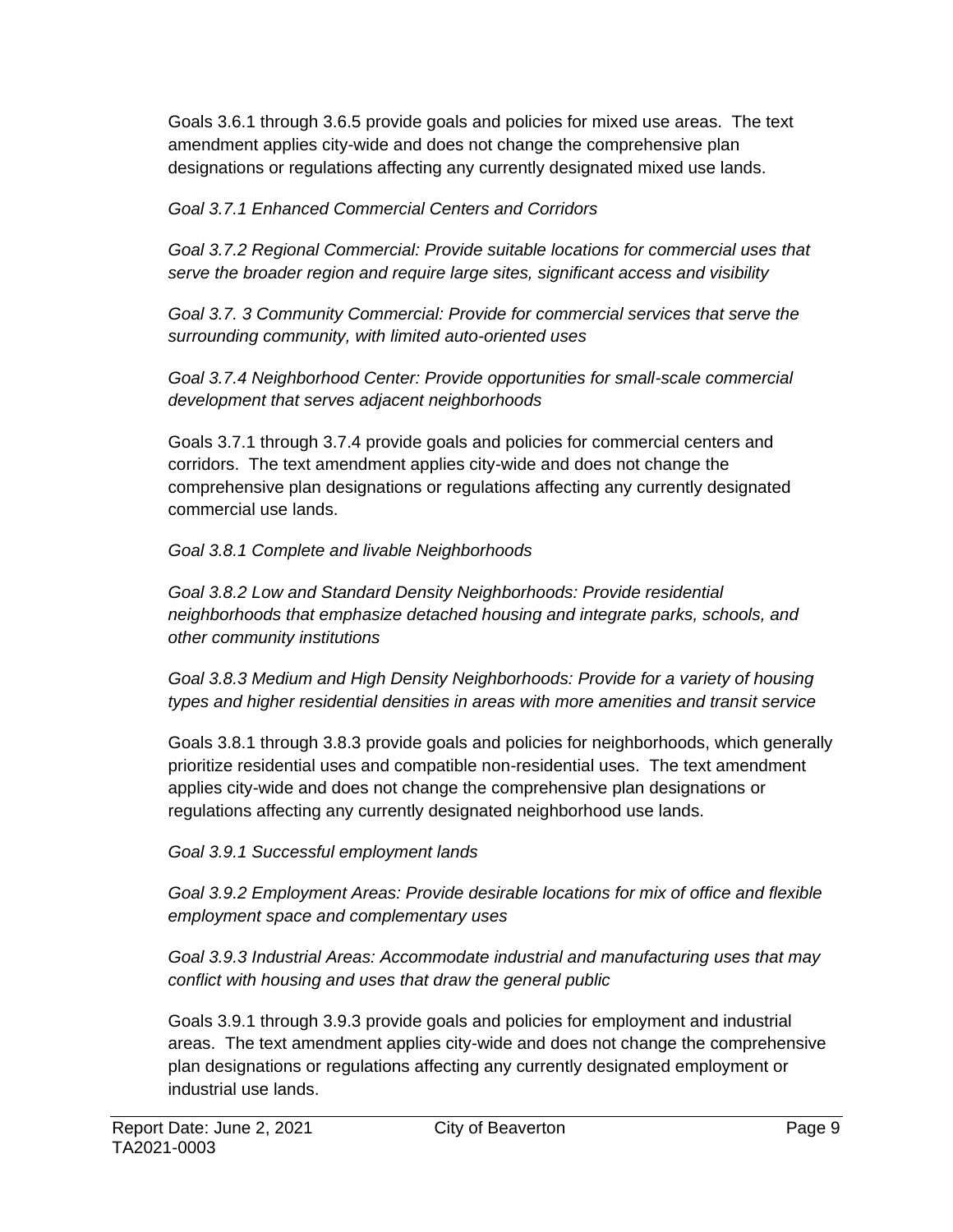#### Chapter 4: Housing

*Goal 4.1.1 Provide an adequate supply of housing to meet future needs*

*Policies:*

*h) Provide an efficient, consistent, and reliable development review process*

*Goal 4.2.1 Provide a variety of housing types that meet the needs and preferences of residents*

*Goal 4.3.1: Increase the supply of housing in and near Beaverton's Downtown Regional Center*

*Goal 4.4.1: Encourage the development and preservation of fair and affordable housing*

*Goal 4.5.1: Ensure that Beaverton continues to be one of the most livable communities in the region*

Chapter 4 of the Comprehensive Plan establishes goals and policies to help the city meet the housing needs of current and future residents in a manner consistent with the Comprehensive Plan's major themes - livability, equity, sustainability, and resiliency.

The text amendment primarily procedural in nature, and does not impact the city's ability to meet the housing needs of the community.

#### Chapter 5: Public Facilities and Services

The goals and policies in Chapter 5 generally address provision of public services, and adequacy of services as it relates to growth and development. These goals and policies are not applicable because they guide public agencies that provide public facilities on how those facilities should be provided or address site design. The text amendment is process oriented and administrative in nature. This amendment does not include changes to any programs or regulations that implement the goals and polices in Chapter 8 and does not address site design or availability of services.

#### Chapter 6: Transportation

The goals and the policies in Chapter 6 generally address transportation needs, improvements, programming, funding priorities and maintenance. The text amendment does not change the classification of any existing or proposed transportation facility, does not change the standards implementing a functional classification system, does not address the design and use of public streets or manage the right of way, and does not change or require changes to the Transportation System Plan. The goals and policies of Chapter 6 are not affected by the text amendment.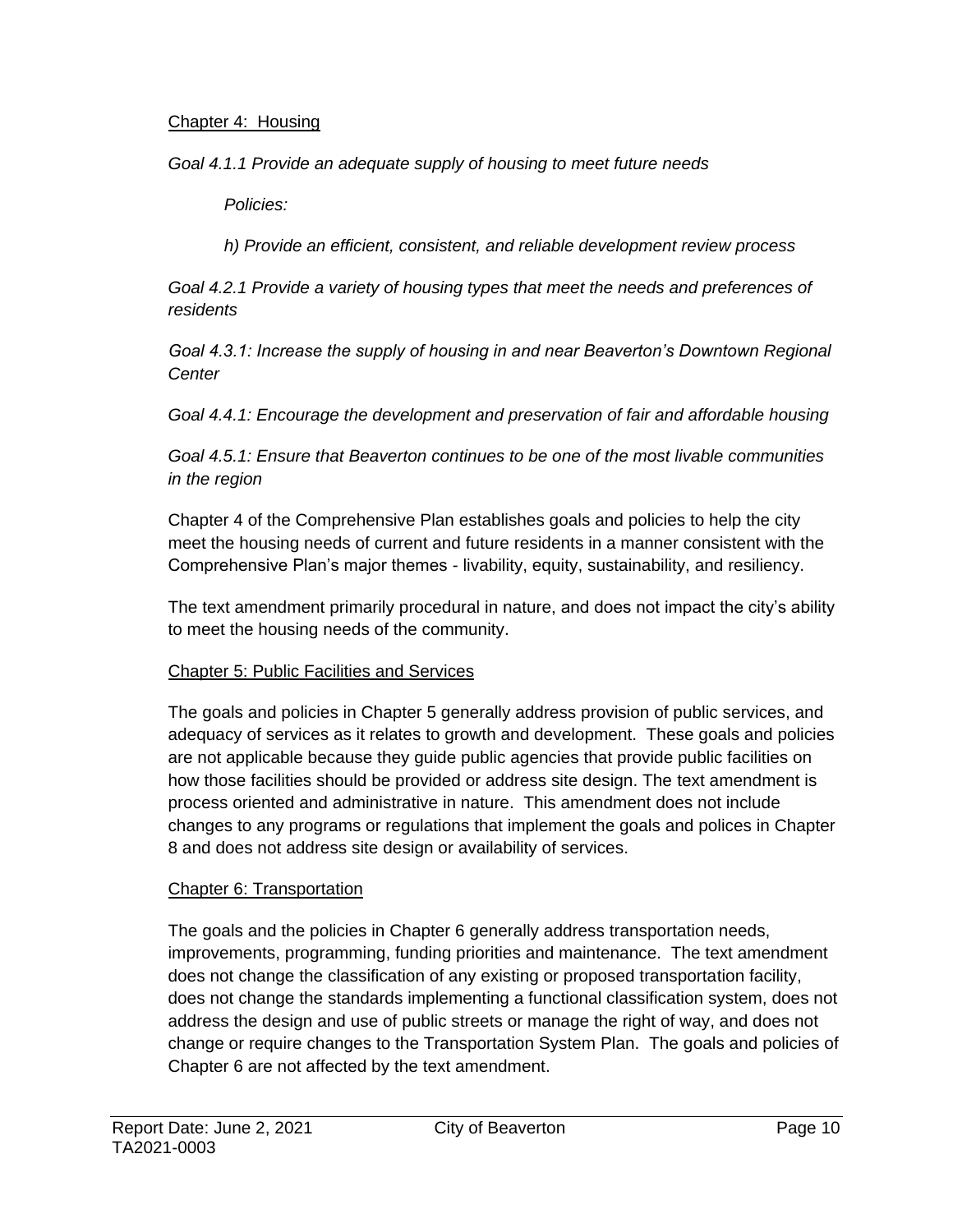#### Chapter 7: Natural, Cultural, Historic, Scenic, Energy and Groundwater Resources

The goals and policies in Chapter 7 focus on regulations and programs designed to protect natural, cultural, historic, scenic, energy and groundwater resources. The text amendment is process oriented and administrative in nature, and it does not include any changes to the programs and regulations that implement the resource-protection goals in Chapter 7. The text amendment likewise does not address site design or design standards. For those reasons, the goals and policies in Chapter 7 are not applicable to the text amendment.

#### Chapter 8: Environmental Quality and Safety

Chapter 8 contains goals and policies intended to protect and maintain the condition of air, water, and land resources and to protect public safety by prohibiting or regulating development of land in hazardous areas or by managing the hazards to protect existing development. The text amendment is process oriented and administrative in nature, and it does include any changes to the environmental quality and safety standards that implement the goals and policies in Chapter 8. Accordingly, the goals and policies in Chapter 8 do not apply to the text amendment.

#### Chapter 9: Economy

Chapter 9 contains goals and policies that establish approaches to help the city meet its current and future economic development needs in keeping with the Comprehensive Plan's major themes – livability, equity, sustainability and resiliency. The proposed amendment implements the 2020 Beaverton Charter by updating definitions and authority of the City Manager and Mayor, as well as procedures for review of land use applications. The goals and policies of Chapter 9 do not apply.

#### Chapter 10: Community Health

The goals and policies in Chapter 10 are intended to provide choices to Beaverton residents related to healthy food, physical activity, healthy environment, access to health care, and social safety net. The text amendment is administrative in nature and does not planning decisions and programs regarding community health. For that reason, the goals and policies in Chapter 10 do not apply to the text amendment.

**Conclusion:** Therefore, staff finds the amendment meets the criterion for approval.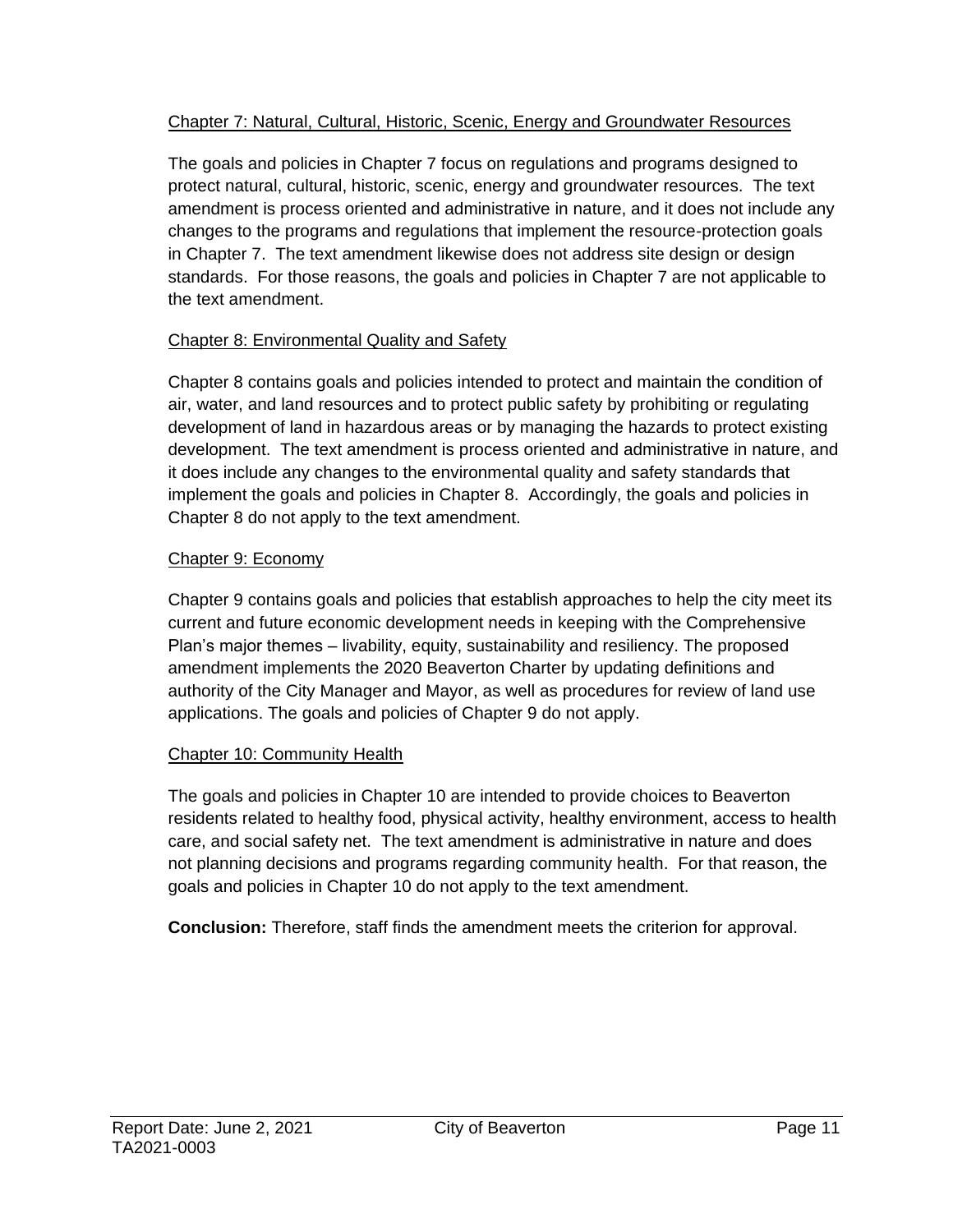## **Section 40.85.15.1.C.5**

*The proposed text amendment is consistent with other provisions within the City's Development Code*.

### FINDING:

The text amendment implements the 2020 Beaverton Charter, including updates to the definitions and authority of the City Manager and Mayor, as well as Type 4 land use procedures. In addition, the text amendment removes the appeal of a Planning Commission recommendation to Council to simplify a redundant process, and updates the description of other procedures for greater clarity. The text amendment does not conflict with any provisions of the code.

**Conclusion:** Therefore, staff finds the amendment meets the criterion for approval.

## **Section 40.85.15.1.C.6**

*The proposed amendment is consistent with all applicable City ordinance requirements and regulations.* 

### FINDING:

The text amendment implements the 2020 Beaverton Charter, including updates to the definitions and authority of the City Manager and Mayor, as well as Type 4 land use procedures. In addition, the text amendment removes the appeal of a Planning Commission recommendation to Council to simplify a redundant process, and updates the description of other procedures for greater clarity. The text amendment is consistent with all applicable City ordinance requirements and regulations.

**Conclusion:** Therefore, staff finds the amendment meets the criterion for approval.

## **Section 40.85.15.1.C.7**

*Applications and documents related to the request, which will require further City approval, shall be submitted to the City in the proper sequence.*

### FINDING:

There are no other applications or documents related to the text amendment that will require further City approval.

**Conclusion:** Therefore, staff finds the amendment meets the criterion for approval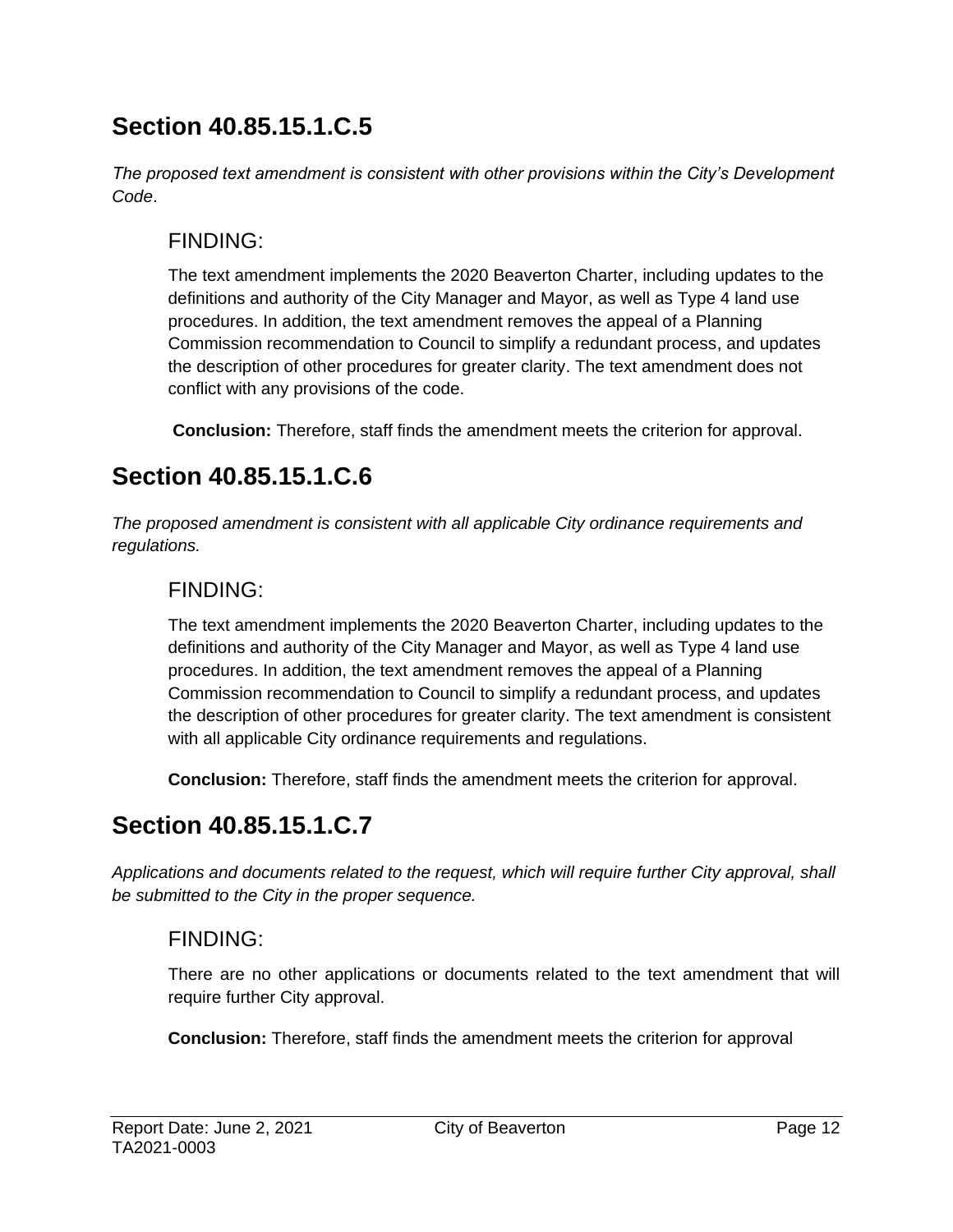### *Other applicable approval criteria*

As a post-acknowledgement amendment to the City's Code, the proposed text amendment is subject to ORS 197.175(1), which requires that the City demonstrate that the proposed text amendment be consistent with the relevant Statewide Planning Goals. Staff have determined that the following goals apply.

### FINDING:

Goal 1 Citizen Involvement: *To develop a citizen involvement program that ensures the opportunity for citizens to be involved in all phases of the planning process.*

Consistent with procedures outlined in the BDC, notice of the proposed text amendment was sent to all NAC chairs, the Chair of the BCCI, Washington County's Department of Land Use and Transportation, and the Department of Land Conservation and Development. Copies of the hearing notice were posted at City Hall and the City Library, and published in the newspaper, consistent with Type 4 noticing requirements. A notice was also posted on the city's website. Staff finds that the City has provided adequate notice and opportunity for public involvement. Furthermore, the text amendment itself includes updates to the procedures for review of Type 4 land use applications to require a hearing of any ordinance prior to adoption by city council, which will improve the transparency and predictability of the decision-making process. Therefore, the text amendment is consistent with Goal 1.

Goal 2 Land Use Planning: *To establish a land use planning process and policy framework as a basis for all decisions and actions related to use of land and to assure an adequate factual basis for such decisions and actions.*

Changes to the BDC require a Type 4 review process, which includes noticing and a public comment period, prior to a hearing before the Planning Commission. The hearing is open to the public and includes an opportunity to receive public testimony. At the conclusion of the hearing, the Planning Commission can continue the hearing to a later date, keep the record open for more information or make a recommendation to the City Council, the ultimate decision-making authority. Prior to adoption of the any text amendments, the City Council will consider all the evidence in the record, including any testimony provided at the Planning Commission hearing and any recommended changes to the proposal.

Staff finds that the proposed text amendment fits within the established process and framework. The findings contained within this report establish an adequate factual basis for the proposal. Therefore, the text amendment is consistent with Goal 2.

Goal 5. Open Space, Scenic and Historic Areas, and Natural Resources. *To protect natural resources and conserve scenic and historic areas and open spaces.*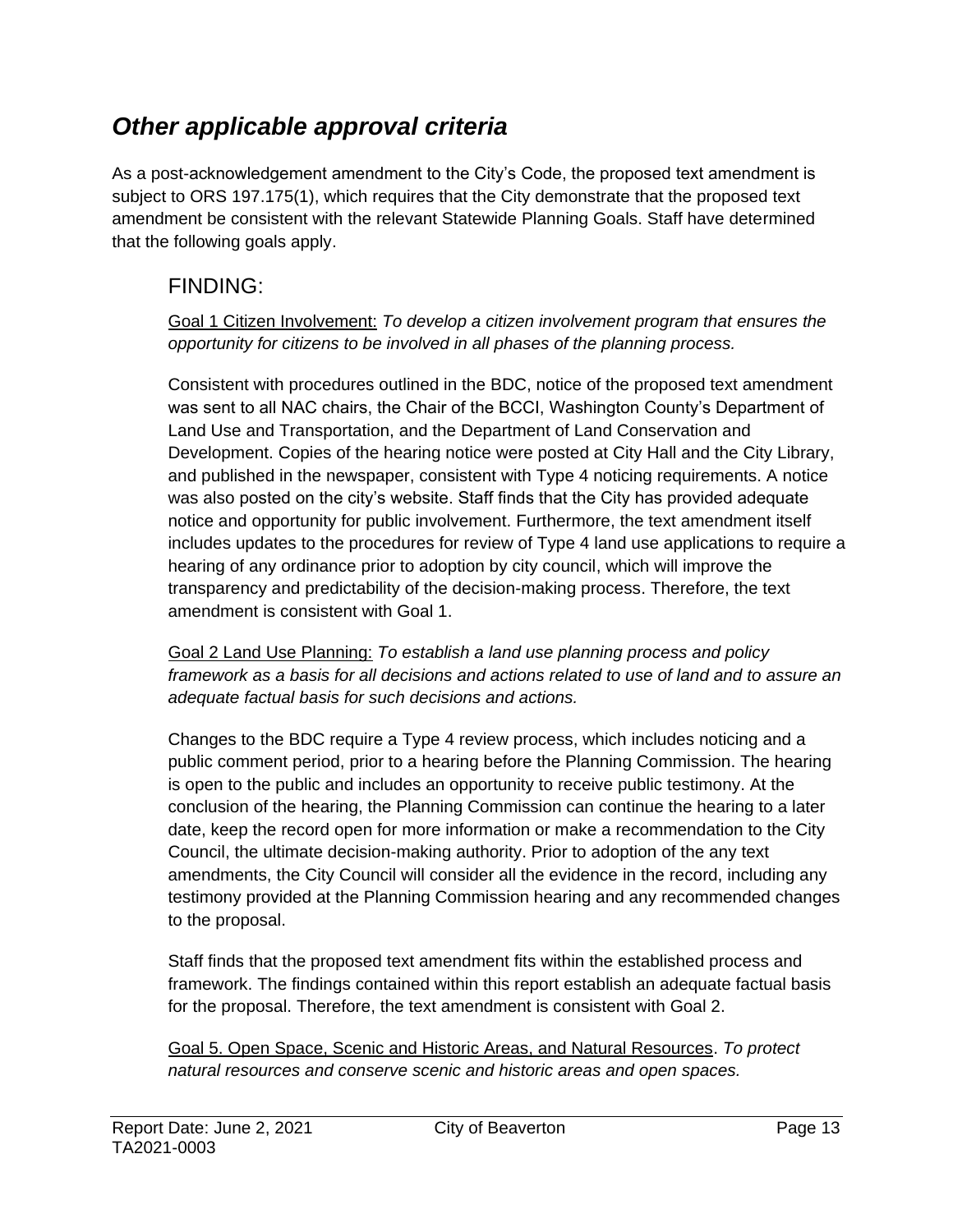The text amendment does not involve map changes, and the proposed Code change does not affect current regulations that apply to designated nature resources, scenic and historic areas, or open spaces. The proposed amendment will not have a negative impact on open space, scenic and historic areas, or natural resources. Therefore, the text amendment is consistent with Goal 5.

Goal 6 Air, Water and Land Resources Quality: *To maintain and improve the quality of air, water and land resources of the state.*

The proposed text amendment will not have a negative impact on the air, water, or land resources quality of the state. Therefore, the text amendment is consistent with Goal 6.

#### Goal 7. Areas Subject to Natural Disasters and Hazards. *To protect people and property from natural hazards.*

The proposal will not expose people to additional hazards because the text amendment does not include amendments to any programs or regulations that implement floodplain or landslide hazard policies. The text amendment concerns the definition and roles of the City Manager and Mayor in Beaverton and land use review procedural requirements. Floodplain and landslide hazard regulations would continue to apply to any development also subject to the text amendment. Therefore, there is no impact on Goal 7.

Goal 8. Recreational Needs. *To satisfy the recreational needs of the citizens of the state and visitors and, where appropriate, to provide for the siting of necessary recreational facilities including destination resorts.*

Goal 8 focuses on the provision of destination resorts. However, it does impose a general obligation on the City to plan for meeting its residents' recreational needs: "(1) in coordination with private enterprise; (2) in appropriate proportions; and (3) in such quantity, quality and locations as is consistent with the availability of the resources to meet such requirements." The text amendment does not affect land designated as open space for recreation use nor development standards or regulations. Therefore, there is no impact on Goal 8.

#### Goal 9 Economy of State: *To provide adequate opportunities throughout the state for a variety of economic activities vital to health, welfare, and prosperity of Oregon's citizens.*

Goal 9 requires cities to consider economic activities vital to the health, welfare, and prosperity of Oregon's citizens. Comprehensive plans for urban areas are required to include, among other things: an analysis of economic patterns, potentialities, strengths, and deficiencies; policies concerning economic development; and land use maps that provide for at least an adequate supply of sites for a variety of industrial and commercial uses. The Comprehensive Plan demonstrates compliance with Goal 9. Land needs for a variety of industrial and commercial uses are identified in the 2015 Economic Opportunities Analysis (EOA).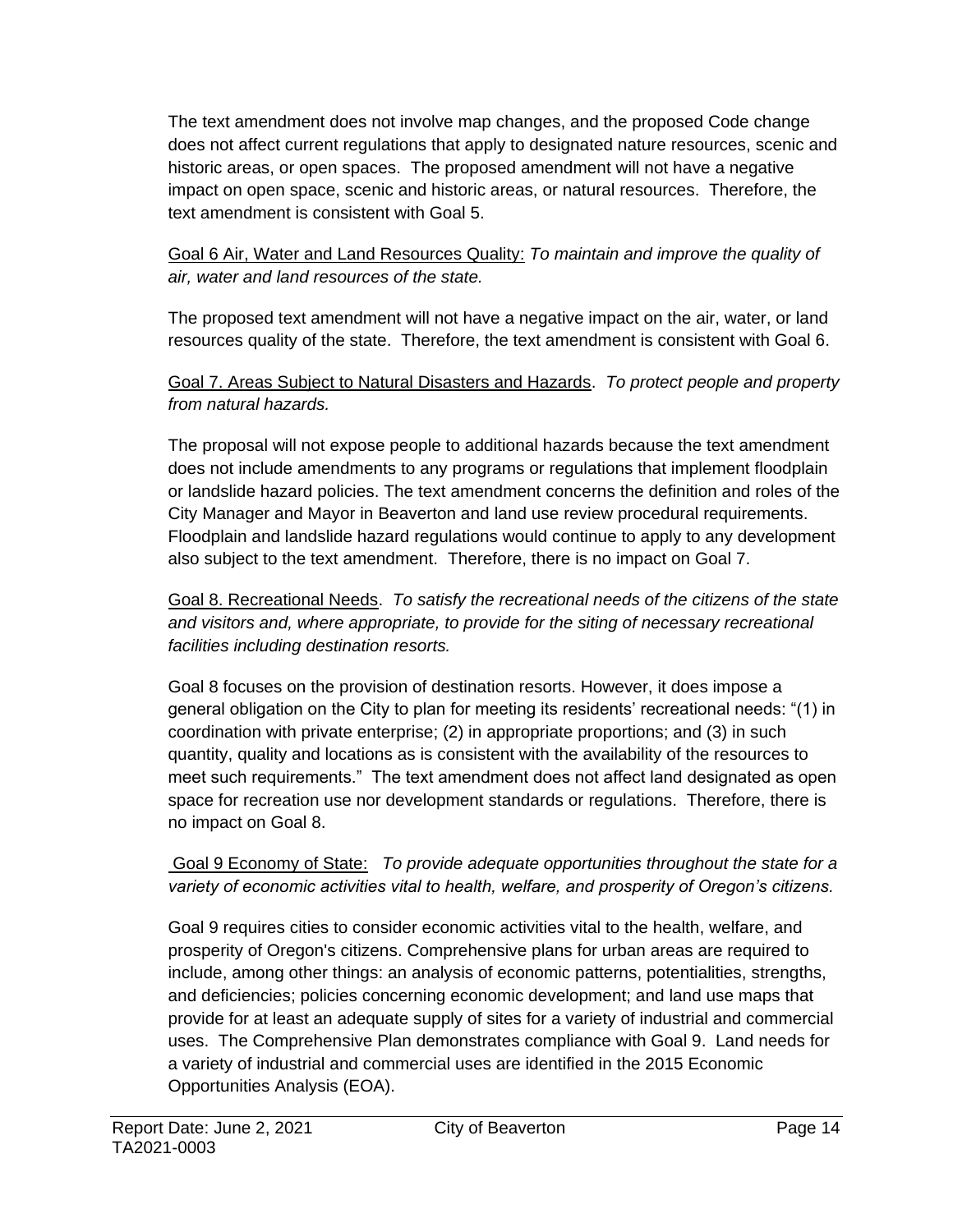#### Goal 10 Housing: *To provide for the housing needs of the citizens of the state.*

Beaverton's Housing Needs Analysis (HNA) was published in October 2015. It demonstrated a need for all housing types in the 20-year period ending in 2035. This was true both for the current Beaverton city limits as well as the city limits plus the assumed urban service area, which is an area where it is assumed Beaverton will provide governance in the future. The state Department of Land Conservation and Development (DLCD) found it to be consistent with the requirements of Statewide Planning Goal 10.

Based on the findings in Beaverton's Housing Strategies Report in Volume II of the Comprehensive Plan, which includes the city's Buildable Lands Inventory and Housing Needs Analysis, Beaverton updated its Comprehensive Plan's Housing Element and Land Use Element to address the identified housing needs. DLCD also found these Comprehensive Plan changes consistent with the Statewide Planning Goals.

The proposed text amendment concerns the definition and roles of the City Manager and Mayor in Beaverton and land use review procedural requirements. As stated above in response to the goals and policies in Chapter 4 (Housing) of the Comprehensive Plan, the proposal will not negatively impact the ability of the City to meet its share of the housing needs.

Goal 11. Public Facilities and Services. *To plan and develop a timely, orderly, and efficient arrangement of public facilities and service to serve as a framework for urban and rural development.*

Statewide Planning Goal 11, Public Facilities, requires cities to adopt and update public facilities plans. Public facilities plans ensure that urban development is guided and supported by types and levels of water, sewer and transportation facilities appropriate for the needs and requirements of the urban areas to be serviced, and that those facilities and services are provided in a timely, orderly and efficient arrangement. As noted above in response to the goals and policies in Chapter 5 (Public Facilities and Services) of the Comprehensive Plan, the proposal will not impair the City's ability to provide the necessary services.

#### Goal 12 Transportation*: To provide and encourage a safe, convenient and economic transportation system.*

The text amendment does not, by itself, authorize any additional development and therefore will not have a negative effect on the transportation system of the City or surrounding area. As stated above, the proposal is consistent with the goals and policies in Chapter 6 (Transportation) of the Comprehensive Plan.

Goal 13 Energy Conservation: *To conserve energy.*